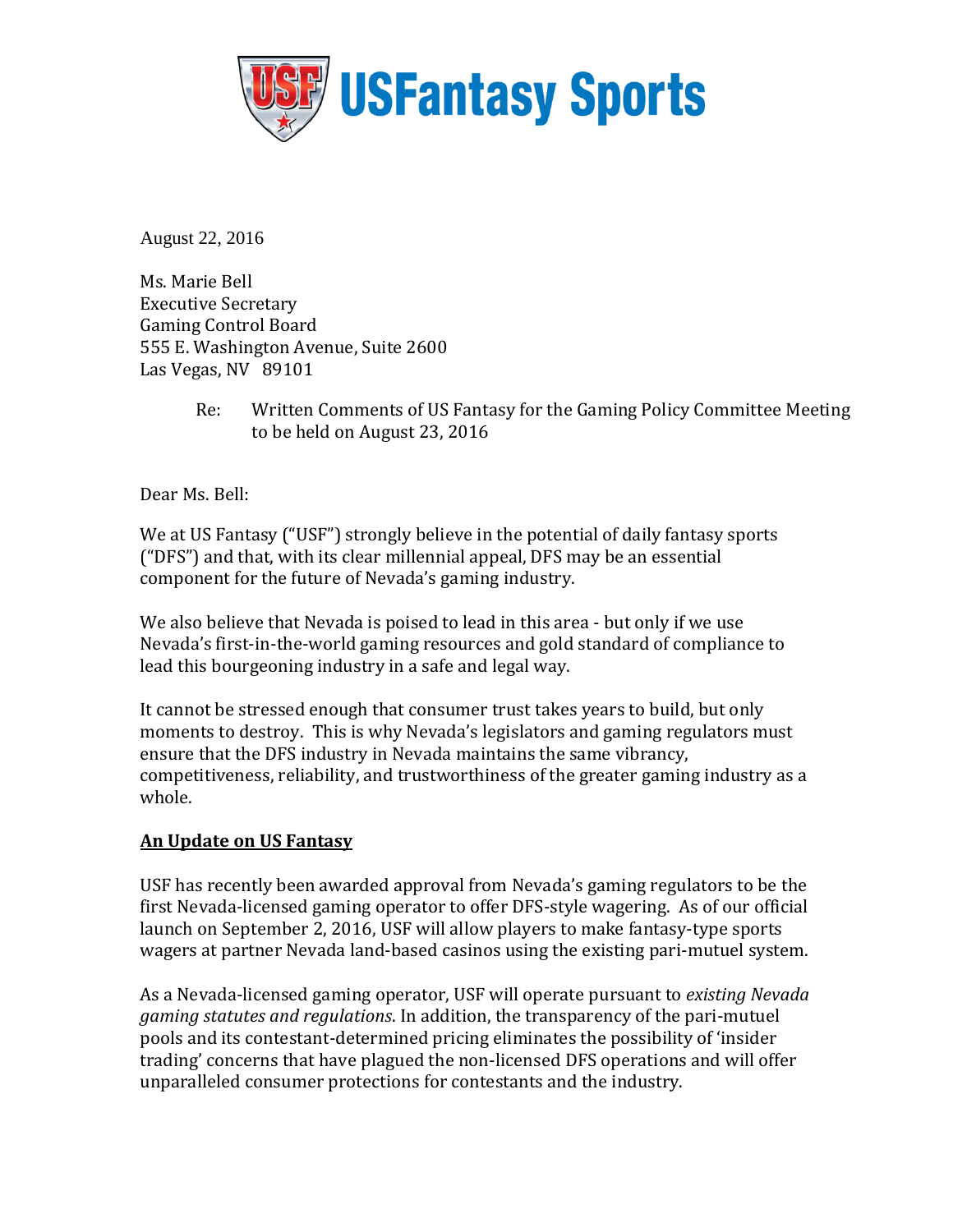We look forward to growth of the DFS model in Nevada, and expect that the wide availability of Nevada-regulated DFS offerings will spur consumer confidence and create even more growth and excitement for our product.

However, we are concerned that the draft legislation as put forward by the DFS industry for review and discussion in this meeting today lacks several key provisions.

## **Key Provisions That Must Be Addressed in Nevada's DFS Laws and Regulations**

The DFS bill that has been proposed ("Bill") mirrors the legislation that has been introduced in a number of other states by the DFS industry. With the introduction of the Bill here, Nevada's legislators and regulators now have a chance to review and fine-tune this legislation in a way that will protect Nevada's consumers, create a level playing field with other Nevada gaming licensees, and set a standard for other jurisdictions.

To help them do this, we recommend that the Gaming Policy Committee needs to take the time to carefully review this Bill and analyze how it will coordinate with Nevada's existing gaming laws and regulations.

The Bill would create a new class of license for fantasy sports operators in Nevada. Like other forms of gaming license, the new license would be granted by the Nevada Gaming Commission ("Commission"). Unlike other forms of gaming license, however, there are some key limitations:

1. The Bill does not provide Nevada's gaming regulators the tools they need to ensure that DFS contests are run by honest and reputable people**.**

The Bill creates DFS licensing as a *right* to anyone that makes a proper application. The Commission must issue a license to any DFS applicant that meets the basic requirement of filing an application, paying the \$500 fee, and providing a plan of operation. There are no suitability requirements in the bill or provisions that would allow Nevada regulators to investigate DFS applicants as they do all other prospective gaming licensees.

## 2. The Bill does not ensure that DFS contests are conducted in a fair and honest manner.

In fact, the Bill actually precludes regulators from adopting *any* regulations regarding the conduct of the contests.

## 3. The Bill does not ensure that controls are in place to prevent underage gaming

Again, the Bill precludes regulators from issuing any regulations that address how contests are run or from regulating the systems used for contests. Because age verification is done via system or administrative processes, it would be beyond regulation.